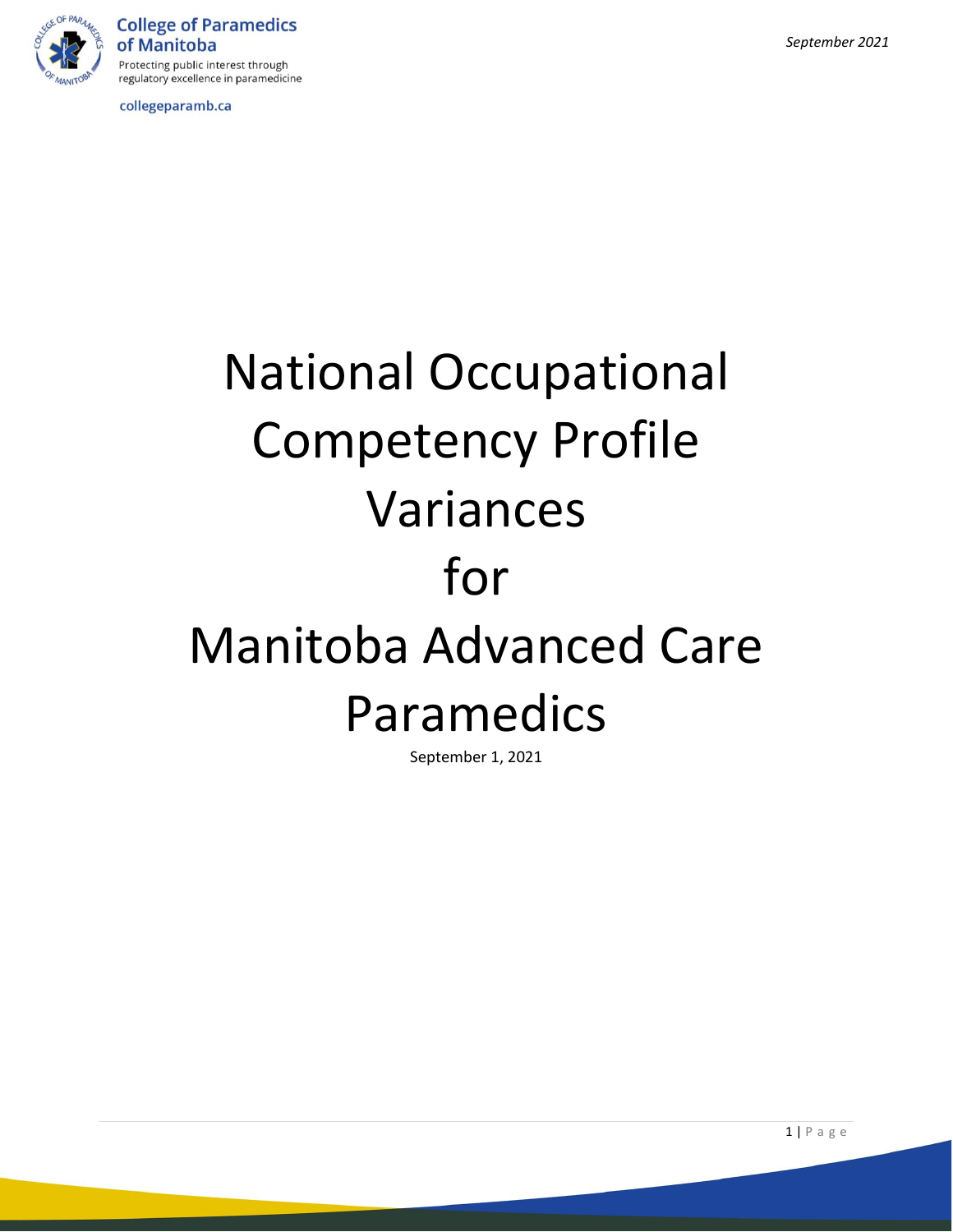## **An Introduction:**

With the College of Paramedic of Manitoba becoming operational December 1, 2020, the Regulated Health Professions Acts (RHPA) and the College of Paramedics of Manitoba General Regulations became the defining documents for Paramedic Scope of Practice. While approved education programs have used the National Occupational Competency profile (NOCP 2011) as the foundation for required knowledge and demonstration of competency, the Reserved Acts of the General Regulations exceeds the NOCP's in several areas, and the Provincial Medical Director has exceeded NOCP pharmacological responsibilities.

To ensure appropriate education for paramedic practitioners, variances have been identified and, in some NOCP's, the performance environment has been changed to better ensure competent paramedic practice in Manitoba. As per the EQual Health Education Council Client Agreement:

The Council client and EQual™ acknowledge that the Council client's provincial variances and educational guidance's may be amended from time to time and upon agreement between the parties. (Page 2, section 4)

## **Performance Environments**

The Performance Environment specifies the setting in which the paramedic must demonstrate proficiency. The following notations and definitions apply:

| Performance        |                                                                                                                                                                                 |  |  |  |  |  |
|--------------------|---------------------------------------------------------------------------------------------------------------------------------------------------------------------------------|--|--|--|--|--|
| <b>Environment</b> | <b>DEFINITION</b>                                                                                                                                                               |  |  |  |  |  |
| N                  | The competency is not applicable to the paramedic.                                                                                                                              |  |  |  |  |  |
| X                  | The paramedic should have a basic awareness of the subject                                                                                                                      |  |  |  |  |  |
|                    | matter of the competency. The paramedic must have been                                                                                                                          |  |  |  |  |  |
|                    | provided with or exposed to basic information on the subject, but                                                                                                               |  |  |  |  |  |
|                    | evaluation is not required.                                                                                                                                                     |  |  |  |  |  |
| A                  | The paramedic must have demonstrated an <i>academic</i>                                                                                                                         |  |  |  |  |  |
|                    | understanding of the competency. Individual evaluation is                                                                                                                       |  |  |  |  |  |
|                    | required.                                                                                                                                                                       |  |  |  |  |  |
| S                  | The paramedic must have demonstrated proficiency in a simulated<br>setting. Individual evaluation of physicalapplication skills is required,<br>utilizing any of the following: |  |  |  |  |  |
|                    | practical scenario<br>skill station                                                                                                                                             |  |  |  |  |  |
|                    | mannequin                                                                                                                                                                       |  |  |  |  |  |
|                    | cadaver<br>$\bullet$<br>live subject (human or non-human)                                                                                                                       |  |  |  |  |  |
|                    | In Competency Areas 4 and 5, skills must be demonstrated on a                                                                                                                   |  |  |  |  |  |
|                    | human subject where legally and ethicallyacceptable.                                                                                                                            |  |  |  |  |  |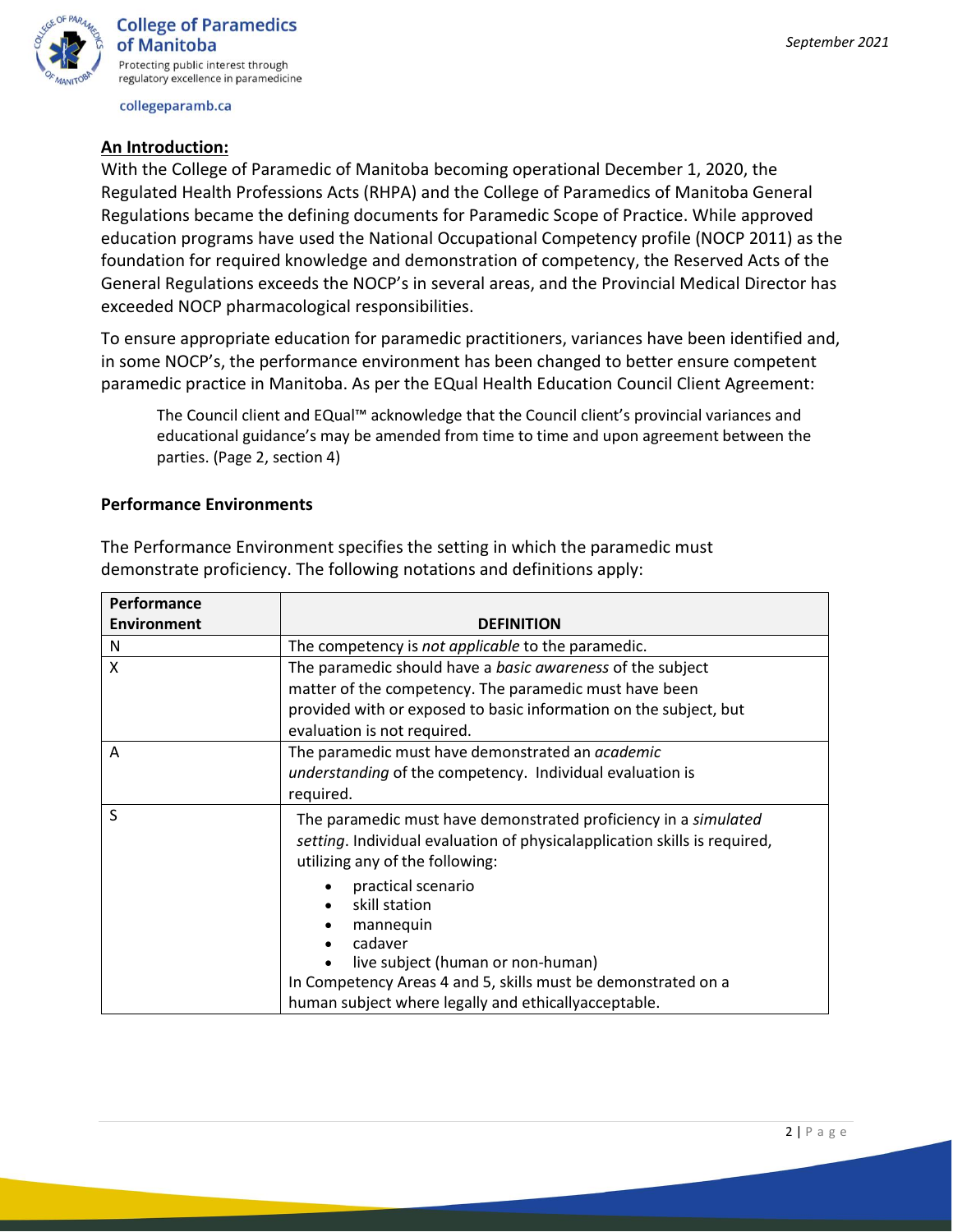

| <b>Performance</b> |                                                                                                                                                                                                                                                                                                                                                                                                             |  |  |  |  |
|--------------------|-------------------------------------------------------------------------------------------------------------------------------------------------------------------------------------------------------------------------------------------------------------------------------------------------------------------------------------------------------------------------------------------------------------|--|--|--|--|
| <b>Environment</b> | <b>DEFINITION</b>                                                                                                                                                                                                                                                                                                                                                                                           |  |  |  |  |
| C                  | The paramedic must have demonstrated proficiency in a clinical setting<br>with a patient. Individual evaluation of physical application skills is<br>required. An acceptable clinical setting is any of the following:                                                                                                                                                                                      |  |  |  |  |
|                    | hospital<br>health clinic<br>medical office<br>nursing home.<br>high fidelity simulation <sup>4</sup><br>Alternate clinical settings must be appropriate to the Specific<br>Competency being evaluated.                                                                                                                                                                                                     |  |  |  |  |
| P                  | The paramedic must have demonstrated proficiency in a field<br>preceptorship with a patient. Individual evaluation of physical<br>application skills is required. An acceptable field preceptorship<br>setting is a land or air paramedic service. Alternate field<br>preceptorship settings must be appropriate to the Specific<br>Competency being evaluated and may include high fidelity<br>simulation. |  |  |  |  |

# **NOCP variances for Manitoba Advanced Care Paramedic**

| <b>Reserved Act</b>                                              | <b>NOCP</b> | Current            | <b>New Performance Environment and</b>   |
|------------------------------------------------------------------|-------------|--------------------|------------------------------------------|
|                                                                  | Comp        | Performance        | <b>Expected Competencies and Sub-</b>    |
|                                                                  |             | <b>Environment</b> | competencies                             |
| 3(d): Performing a procedure on<br>tissue below the surface of a | No NOCP     | N/A                | A                                        |
| tooth.                                                           |             |                    | Explain indicators and rationale for     |
|                                                                  |             |                    | emergency tooth reimplantation.          |
| <b>Emergency Tooth Reimplantation</b>                            |             |                    | Explain possible complications of        |
|                                                                  |             |                    | tooth reimplantation.                    |
|                                                                  |             |                    |                                          |
| 4(c): removing a device beyond                                   | No NOCP     | N/A                | S                                        |
| the pharynx.                                                     |             |                    |                                          |
|                                                                  |             |                    | Define Internal Esophageal Probe         |
| Maintenance of established<br>internal esophageal probe.         |             |                    | and Nasogastric (NG) tube<br>monitoring. |
|                                                                  |             |                    |                                          |
| Maintenance of established                                       |             |                    | Explain indications and rationale for    |
| nasogastric tube (non-gravity                                    |             |                    | use of Internal Esophageal Probe         |
| drain)                                                           |             |                    | and NG tubes.                            |
|                                                                  |             |                    |                                          |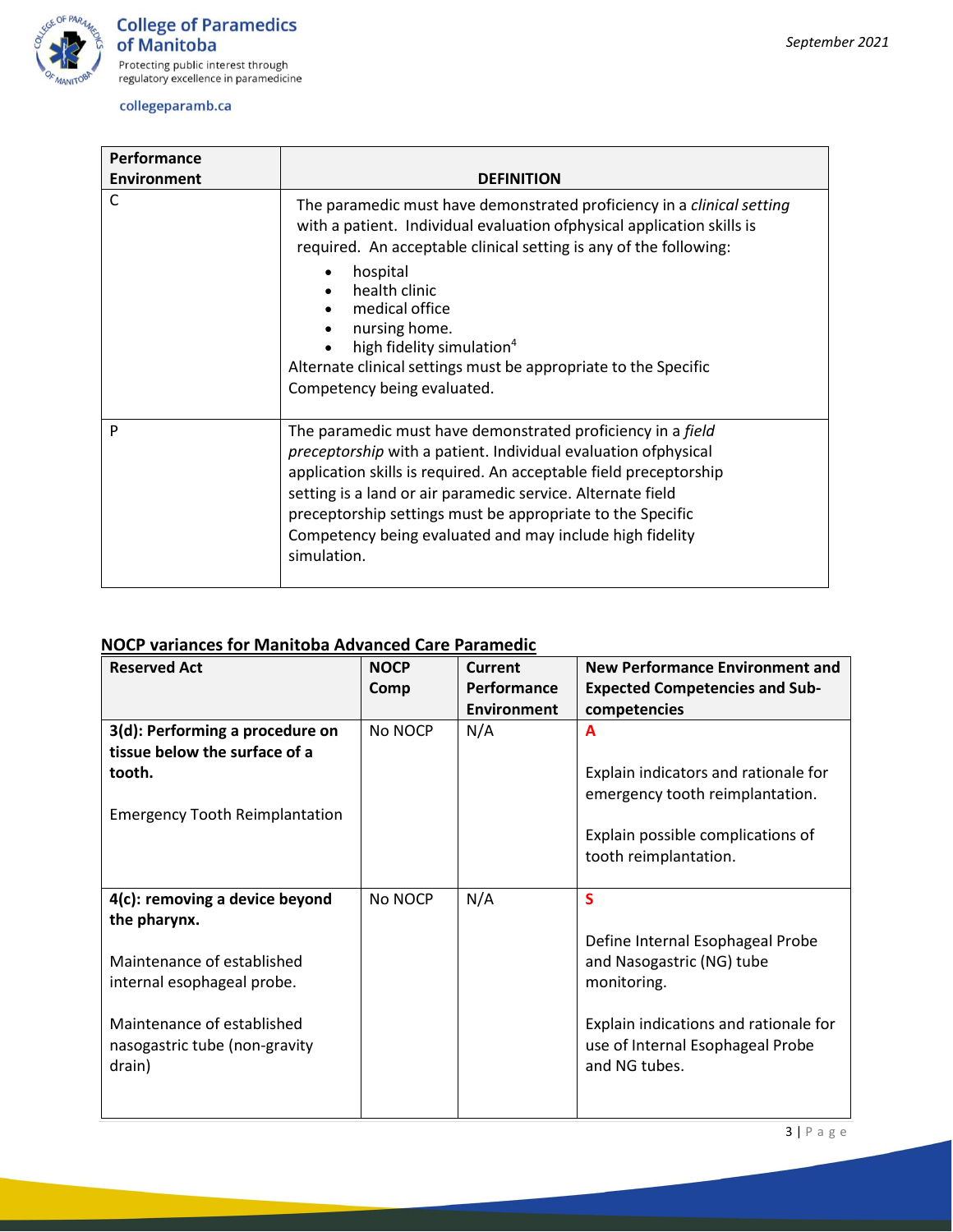

| <b>Reserved Act</b>                                                                                                                                           | <b>NOCP</b><br>Comp | <b>Current</b><br>Performance<br><b>Environment</b> | <b>New Performance Environment and</b><br><b>Expected Competencies and Sub-</b><br>competencies                                                                                                                                                                                                                                                                       |
|---------------------------------------------------------------------------------------------------------------------------------------------------------------|---------------------|-----------------------------------------------------|-----------------------------------------------------------------------------------------------------------------------------------------------------------------------------------------------------------------------------------------------------------------------------------------------------------------------------------------------------------------------|
|                                                                                                                                                               |                     |                                                     | Explain the assessment and<br>management of Internal Esophageal<br>Probe and NG tubes<br>Explain complications of Internal<br>Esophageal Probe and NG tubes<br>Perform routine management of<br>patients with Internal Esophageal<br>Probe and NG tubes (including                                                                                                    |
| 4(c): removing a device beyond<br>the pharynx.<br>Orogastric tube (gravity drain)<br>maintenance,<br>Nasogastric tube maintenance<br>(gravity drain)          | No NOCP             | N/A                                                 | removal)<br>$\mathsf{s}$<br>Define Orogastric (OG) and<br>Nasogastric (NG) tube monitoring.<br>Explain indications and rationale for<br>use of OG and NG tubes<br>Explain the assessment and<br>management of OG and NG tubes<br>Explain complications of OG and NG<br>tubes<br>Perform routine management of<br>patients with OG and NG tubes<br>(including removal) |
| 5(e): Administering a substance<br>by enteral instillation or<br>parenteral instillation.<br>Tube Maintenance of an NG tube<br>Tube Maintenance of a PEG tube | No NOCP             | N/A                                                 | S<br>Define Percutaneous endoscopic<br>gastric tube (PEG) and nasogastric<br>(NG) tube.<br>Explain indications and rationale for<br>use of PEG and NG tubes                                                                                                                                                                                                           |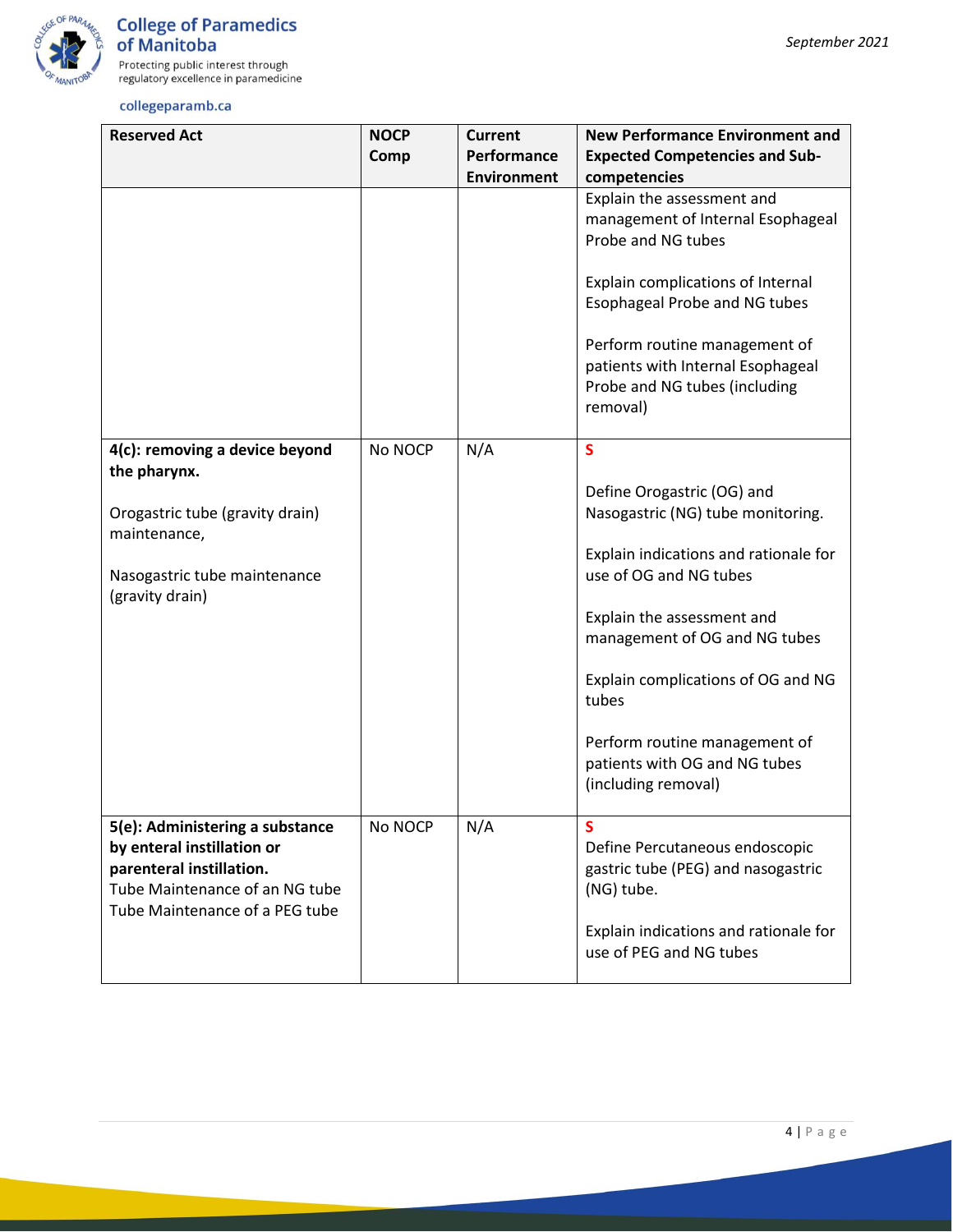

| <b>Reserved Act</b>                                                                                                                                                                                                                        | <b>NOCP</b> | <b>Current</b>     | <b>New Performance Environment</b>                                                                                                                                                                                                                                                                                                                                                                                                                                                                                                                                                                                                                                                                                                     |
|--------------------------------------------------------------------------------------------------------------------------------------------------------------------------------------------------------------------------------------------|-------------|--------------------|----------------------------------------------------------------------------------------------------------------------------------------------------------------------------------------------------------------------------------------------------------------------------------------------------------------------------------------------------------------------------------------------------------------------------------------------------------------------------------------------------------------------------------------------------------------------------------------------------------------------------------------------------------------------------------------------------------------------------------------|
|                                                                                                                                                                                                                                            | Comp        | Performance        | and Expected Competencies and                                                                                                                                                                                                                                                                                                                                                                                                                                                                                                                                                                                                                                                                                                          |
|                                                                                                                                                                                                                                            |             | <b>Environment</b> | Sub-competencies                                                                                                                                                                                                                                                                                                                                                                                                                                                                                                                                                                                                                                                                                                                       |
|                                                                                                                                                                                                                                            |             |                    | Explain the assessment and<br>management of PEG and NG<br>tubes<br>Explain complications of PEG and<br>NG tubes<br>Perform routine management of                                                                                                                                                                                                                                                                                                                                                                                                                                                                                                                                                                                       |
|                                                                                                                                                                                                                                            |             |                    | patients with PEG and NG tubes                                                                                                                                                                                                                                                                                                                                                                                                                                                                                                                                                                                                                                                                                                         |
|                                                                                                                                                                                                                                            |             |                    | Perform enteral and parenteral<br>installation of NG and PEG tube                                                                                                                                                                                                                                                                                                                                                                                                                                                                                                                                                                                                                                                                      |
| 9: Administering a vaccine by any<br>method in accordance with<br>provincial requirements if the<br>vaccine is required as part of a<br>communicable disease response<br>or in a public health emergency.<br><b>Vaccine Administration</b> | No NOCP     | N/A                | A<br>Immune System and how<br><b>Vaccines Work</b><br>Discuss human immune system<br>and how vaccines work<br><b>Vaccine Preventable Diseases</b><br>Discuss the rationale and benefit<br>of immunization as relevant to<br>the practice setting<br><b>Vaccine Development and</b><br><b>Evaluation</b><br>Demonstrates knowledge about<br>the main steps in vaccine<br>deployment and evaluation<br><b>Types of Immunizing Agents and</b><br>their Composition<br>Demonstrates knowledge of the<br>components and properties of<br>immunizing agents as needed for<br>safe and effective practice.<br><b>Population Health</b><br>Discusses relevant principles of<br>population health for improving<br>immunization coverage rates. |
|                                                                                                                                                                                                                                            |             |                    |                                                                                                                                                                                                                                                                                                                                                                                                                                                                                                                                                                                                                                                                                                                                        |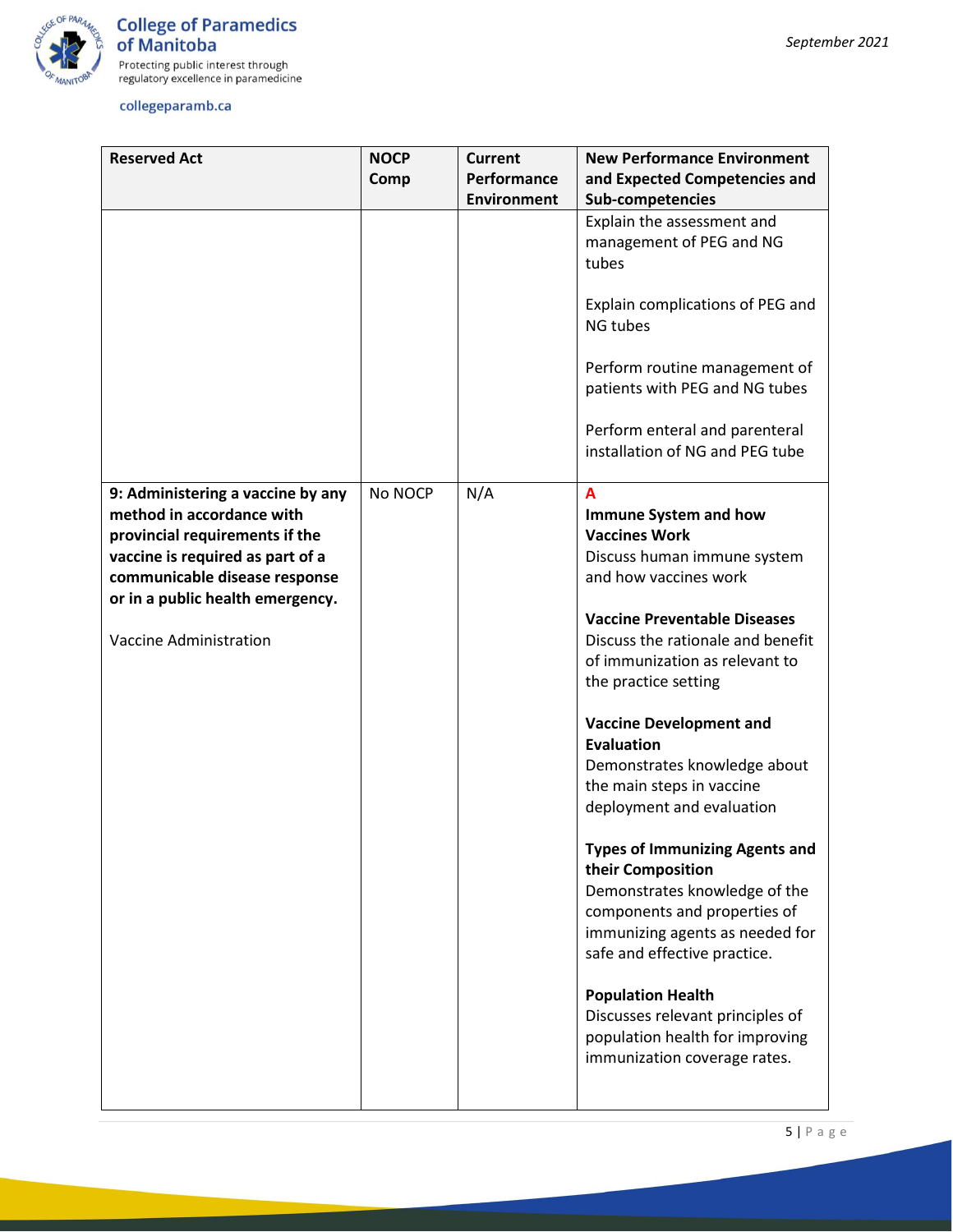

#### **Communication**

Demonstrates effective communication about immunization as relevant to the practice setting (s)

#### **Storage and Handling**

Discusses Canadian guidelines regarding storage, handling, or transporting vaccines

## **Administration**

Describes the process of preparation and administration of immunization agents

#### **Adverse Events**

Describes anticipation, identification and management of adverse events following immunization

#### **Documentation**

Describes relevant information to each immunization encounter in accordance with national guidelines for immunization practices and jurisdictional health information processes

## **Special Considerations**

Identifies and describes response to the unique needs of certain population groups

#### **The Canadian System**

Demonstrates an understanding of the immunization system in Canada and its impact on Paramedic practice

## **Legal and Ethical Aspects**

Describes the legal and ethics standards in all aspects of immunization practice